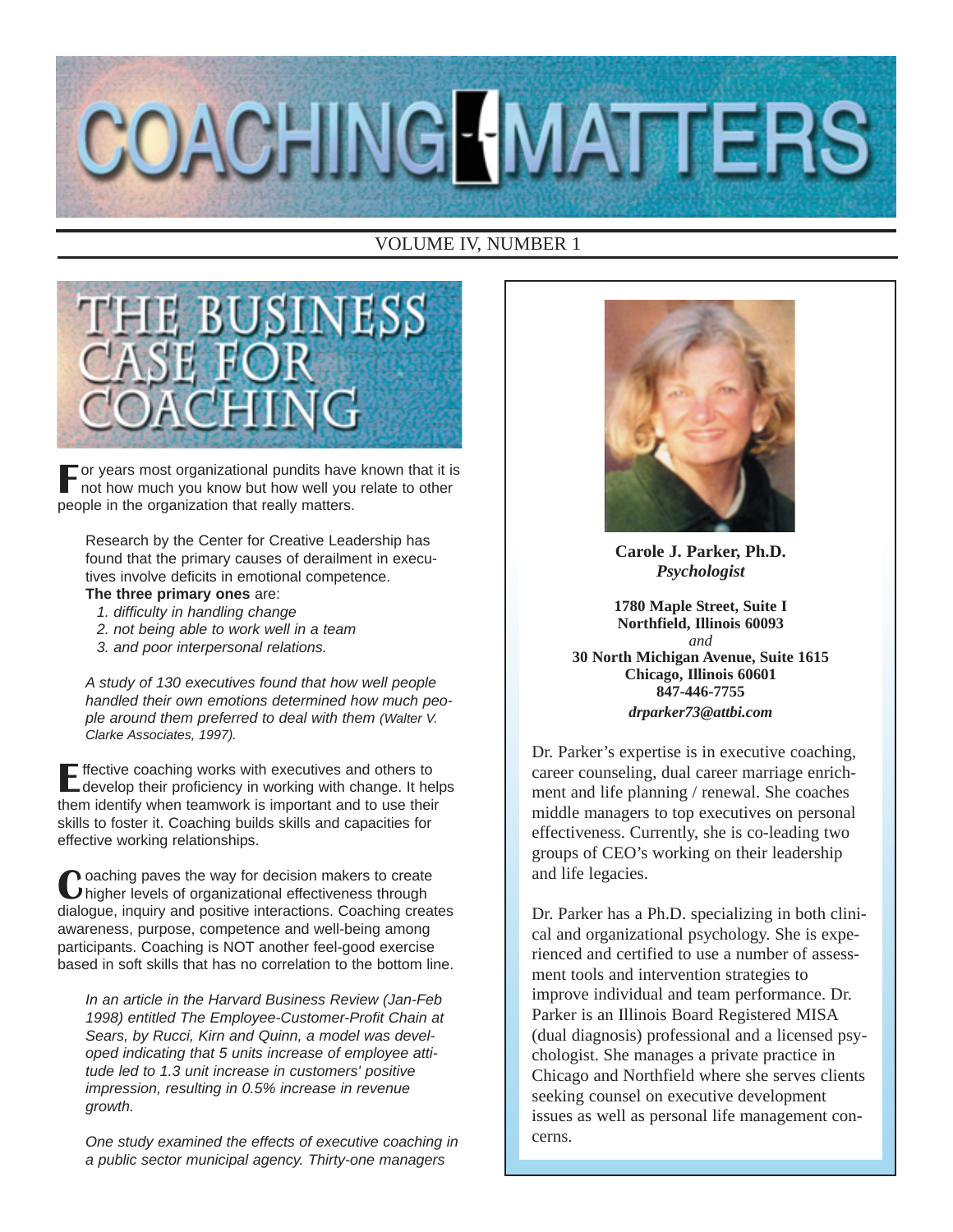underwent a conventional managerial training program, followed by 8 weeks of one-on-one executive coaching. Training – which included goal setting, collaborative problem solving, practice, feedback, supervisory involvement, evaluation of end-results, and a public presentation – increased productivity by 22.4%. Training and coaching increased productivity by 88%, a significantly greater gain compared to training alone. (Public Personnel Management; Washington; Winter 1997; Gerald Olivero; K Denise Bane; Richard E Kopelman)

Between 25 and 40 percent of Fortune 500 companies use executive coaches, according to the Hay Group, an international human-resources consultancy. According to a survey by Manchester, Inc., a Jacksonville, Florida, career management consulting firm, about six out of ten organizations currently offer coaching or other developmental counseling to their managers and executives. Another 20 percent of companies said they plan to offer coaching within the next year.

Although it was once used as an intervention with trou-<br>bled staff, coaching is now part of the standard leadership development training for executives in such companies as IBM, Motorola, J.P. Morgan Chase, Hewlett-Packard and many others. Companies such as Merrill Lynch, and sales-based organizations such as insurance firms use coaches to bolster performance of people in high-pressure stressful jobs.

In some cases, the coaching is geared toward correcting<br>management behavior problems such as poor communin some cases, the coaching is geared toward correcting cation skills, failure to develop subordinates, or indecisiveness. More often, however, it is used to sharpen the leadership skills of high-potential individuals. Coaching can "ensure the success, or decrease the failure rate, of newly promoted managers.

People are in a legitimate state of doubt – about galloping technology, globalization, heightened competition and increased complexity," says Warren Bennis, who teaches leadership at the University of Southern California. "They need someone to bounce ideas off of and to listen to their existential grousing."

Michigan-based Triad Performance Technologies, Inc. studied and evaluated the effects of a coaching intervention on a group of regional and district sales managers within a large telecom organization. The third party research study cites a 10:1 return on investment in less than one year.

The following business outcomes were directly attributed to the coaching intervention:

- º Top performing staff, who were considering leaving the organization, were retained, resulting in reduced turnover, increased revenue, and improved customer satisfaction.
- º A positive work environment was created, focusing on strategic account development and achieving higher sales volume.
- º Customer revenues and customer satisfaction were improved due to fully staffed and fully functioning territories.
- º Revenues were increased, due to managers improving their performance and exceeding their goals.

(www.coaching.com)

# The Confusion Over What Coaching Is

 $\bullet$  oaching means many different things to different people. The occupation is fairly new as an organized profession and is struggling to find identity. Coach training schools vary widely in their philosophies and competencies. Many consultants and persons trained in psychology are simply calling themselves coaches with no formal training or consistent standards.

In many companies and industries coaching is showing up<br>in several ways. One is through the use of external coach in several ways. One is through the use of external coaches to work with key or targeted individuals (CEOs, high potential executives, problem managers). Secondly, some companies have hired internal executive and management coaches. Thirdly, they have trained their own management and executive staff in coaching skills. While all of these are valuable initiatives, each has unique implications.

F or our purposes here, business and executive coaching is defined as an interaction that occurs between people that produces desired performance, change or transformational results by promoting personal and organizational awareness, purpose, competence and well-being.

How coaching is experienced by people in organizations, however, is not always clear. There is a great difference in the coaching experience that depends on whether the person coaching is truly independent or not.

# Coaching Without Responsibility, Accountability and Authority

**A** ccording to Mike Jay, founder of B-Coach Systems<br>(www.b-coach.com), "It is easy to mistake a coach for a person (leader, manager, teacher, trainer, mentor, etc) coaching as they both use the same skills; however, the critical issue is that of responsibility, accountability and authority over outcomes. This key differentiation separates coaches from leaders, mentors, managers, teachers, trainers, facilitators and counselors coaching."

this difference is important because it shapes the nature of the coaching relationship. Only with a coach is the focus solely on the agenda of the person being coached as a part of a business or organizational system. When a manager is coaching, or using coaching skills, there is at the very least implicit pressure to change in a direction desired

This newsletter is intended to offer general information only and recognizes that individual issues may differ from these broad guidelines. Personal issues should be addressed with a professional familiar with the details of the problems. ©2002 Simmonds Publications: 5580 La Jolla Blvd., #306, La Jolla, CA 92037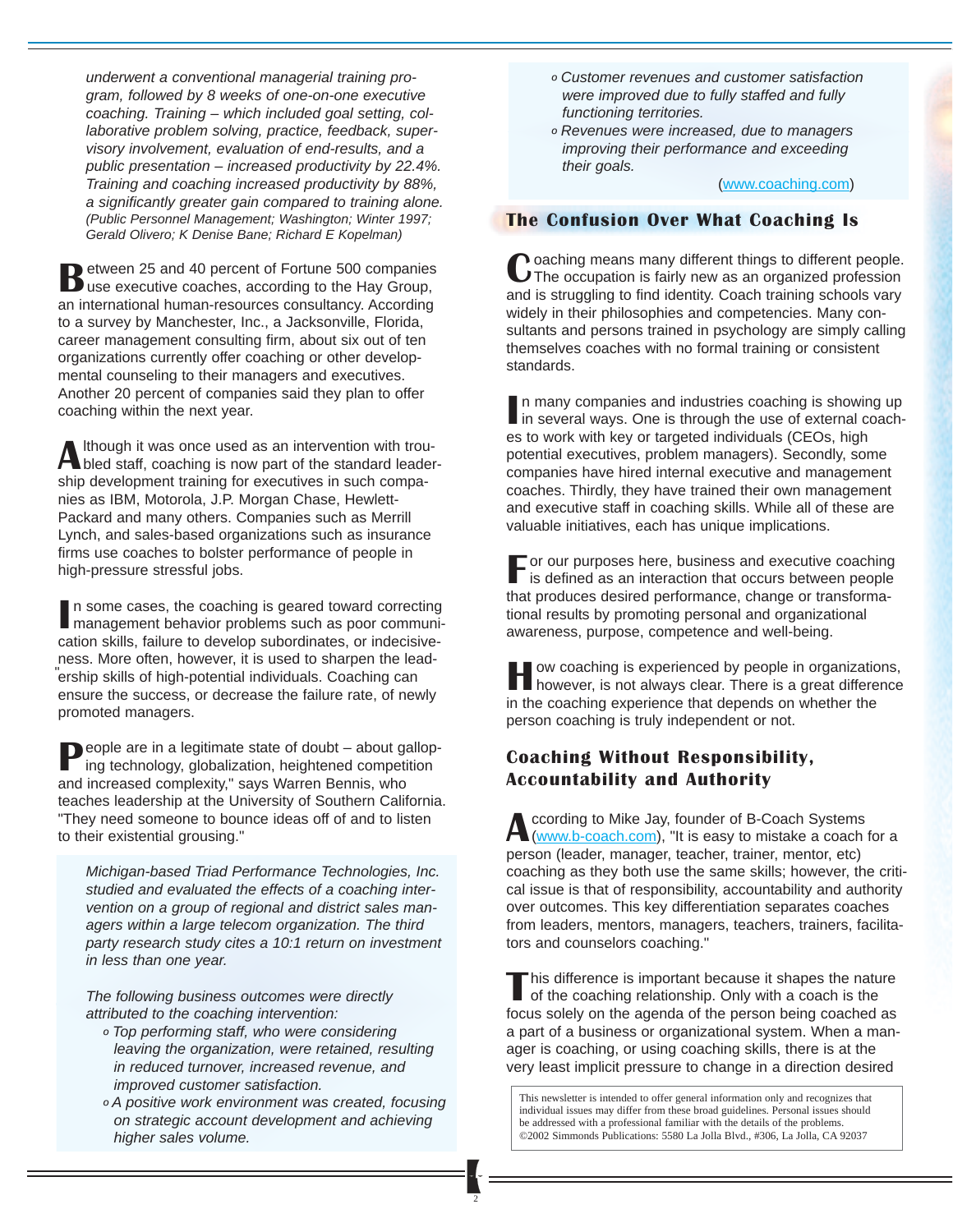by others. That pressure may also be present when an organization designates internal personnel to do coaching.

With an external coach the focus is on the development of the person being coached. The most effective coaching will help clients identify the relationship between their own development and requirements of the business. There is a natural tension between these two streams that a coach can help clarify. By asking questions designed to examine assumptions and beliefs, the mental models of the person being coached are explored. This leads to double-loop learning (Argyris and Schon) where a person can improve not only performance, but emotional intelligence as well.

Atruly effective coaching experience is one that provides long-lasting results. On the surface, coaching sounds like goal setting with accountability and motivational pumping up. The athletic coach comes to mind. Even Ken Blanchard coauthored a book with Don Schula, **Everyone's a Coach**. But the truth is, not everyone's a masterful coach.

#### Not Everyone's a Masterful Coach

The work of effective coaching within organizations involves unleashing the human spirit and expanding people's capacity to stretch and grow beyond self-limiting boundaries. Coaching should not start with goal setting and problem solving, but rather with exploring the underlying concepts or mental models that a person uses to make meaning. What are the assumptions and beliefs that determine behavior? The truly effective coach knows that you can't solve a problem before you know what the problem really is.

This is a primary difference between coaching, as it is set forth here as an independent set of skills, and consulting. The consultant is usually called to provide answers. The consultant doing coaching may or may not be skilled at distinguishing this important difference.

**B** efore they can focus on performance issues, a masterful coach guides the exploration process, identifying openings where there may be blind spots. He or she helps to clarify what really matters to the person being coached. Together, they look towards alignment of personal and organizational goals. Only then can there be commitment to right action within the context of the organizational culture and business reality.

It becomes evident that this exploration of assumptions<br>and beliefs is difficult to do when the person coaching is a t becomes evident that this exploration of assumptions peer or a supervisor within the organization.

Goleman, Boyatzis and McKee in their latest book Primal<br>Leadership (Harvard Business School Press 2002) bring up the point that despite the commonly held belief that every leader needs to be a good coach, they exhibit this style least often. In high-pressure times, leaders say they "don't have the time" for coaching. Although coaching focuses on personal development rather than on accomplishing tasks, this leadership style generally predicts an outstandingly positive emotional response and better results.

# The Critical Need for Impact Studies

What is not always clear in organizations is how initiatives of any sort dealing with intangible effects can impact the bottom line. Some examples of the ways that coaching programs affect financial results are provided in this article.

One study conducted by MetrixGlobal for an execu-<br>tive coaching program designed by The Pyramid Resource Group (www.pyramidresource.com) was impressive. Pyramid coached over 70 executives from a multi-national telecommunications company that included participants in the United States, Canada, Mexico, and Brazil. MetrixGlobal performed an extensive survey of 43 coaching participants that yielded the following results:

Coaching produced a 529% return on investment and significant intangible benefits to the business. Including the financial benefits from employee retention, coaching boosted the overall ROI to 788%. The study provided powerful new insights into how to maximize the business impact from executive coaching.(Merrill Anderson: merrilland@metrixglobal.net)

It remains critical to reiterate the need for coaching<br>demonstrate the impact on the bottom line. Money<br>acknowledged as an indicator of value in the markett remains critical to reiterate the need for coaching to demonstrate the impact on the bottom line. Money is place. Peter Drucker often refers to profit as the return on invested capital. We must always evaluate the return to our human and financial capital in light of profitability. It is critical to establish measurements before coaching programs are implemented in order to account for the change induced by coaching. Few organizations or consultants take the time to do this.

To be successful in today's ever-shifting market, people count for more – they can make or break the best business strategy, be the driver or brake in adopting new technologies. People are not an implementation issue, nor just an operational or strategic asset. People are the raw resource around which business success revolves.

No strategy, however well designed, will work unless you have the right people, with the right skills and behaviors, in the right roles, motivated in the right way and supported by the right leaders. Adopting new technologies without having the right people to use them wastes billions of dollars of investment by companies throughout the world. –The Hay Group